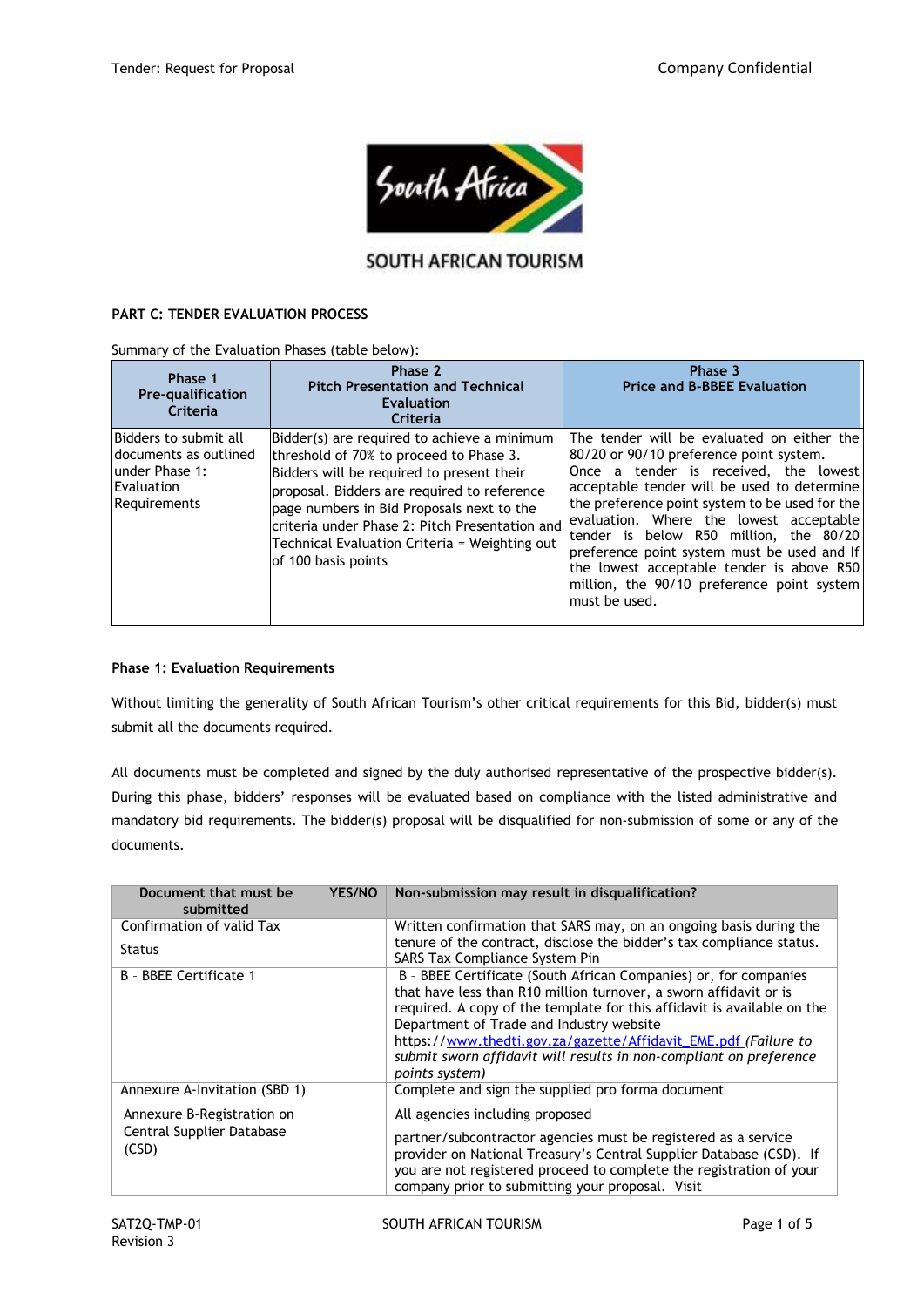|                                                | https://secure.csd.gov.za/ to obtain your vendor number. Submit |
|------------------------------------------------|-----------------------------------------------------------------|
|                                                | proof of registration.                                          |
| Annexure E-Declaration of                      | Complete and sign the supplied pro forma document               |
| Interest -                                     |                                                                 |
| SBD 4)                                         |                                                                 |
| Annexure D-Preferential<br>Procurement SBD 6.1 | Complete and sign the supplied pro forma document               |
| Annexure F-Declaration of                      | Complete and sign the supplied pro forma document               |
| Bidder's Past Supply Chain                     |                                                                 |
|                                                |                                                                 |
| Management Practices - SBD 8                   |                                                                 |
| Annexure G-Certificate of                      | Complete and sign the supplied pro forma document               |
| Independent                                    |                                                                 |
| Bid Determination - SBD 9                      |                                                                 |
| Proof of 30% minimum                           | Declaration by the main bidder listing the names of the sub-    |
| subcontracting in terms of                     | contractor(s), the percentage subcontracted, and the marketing  |
|                                                | discipline the sub-contractor will be involved in.              |
| Preferential                                   |                                                                 |
| Procurement Regulations,                       |                                                                 |
| 2017                                           |                                                                 |
| Proof of consortium                            | Written undertaking of consortium commitment between main       |
| agreement if applicable.                       | bidder and partner(s)/subcontractor(s).                         |
|                                                |                                                                 |

## **Phase 2: Pitch Presentation and Technical Evaluation Criteria = Weighting out of 100 basis points**

All bidders are required to respond to the technical evaluation criteria scorecard, attend pitch presentation and provide information/portfolio of evidence that they unconditionally hold the available capacity, ability, experience, and qualified staff to provide the requisite business requirements to South African Tourism under this tender.

Bidders will be required to achieve a minimum threshold of 70% in order to proceed to Phase 3 for Price and BBBEE level of contribution evaluations.

| <b>Evaluation criteria</b>                                                                                                                                                                                                                                                                                                                                    | Weighting | <b>Reference Page</b><br>in Bidder's<br><b>Proposal</b> |
|---------------------------------------------------------------------------------------------------------------------------------------------------------------------------------------------------------------------------------------------------------------------------------------------------------------------------------------------------------------|-----------|---------------------------------------------------------|
| Proposed System Solution<br>1.<br>bidder must clearly articulate the<br>The<br>proposed system with the functionality that<br>speaks to the scope as above. The bidder must<br>highlight, amongst other things the solutions:<br>Key features as stated in SOW above<br>Functionality as stated in the SOW<br>above<br><b>Benefits</b><br>Unique Capabilities | 20        |                                                         |
| Proposed Services Solution<br>2.<br>The Bidder must clearly show their previous<br>experience and expertise in offering the asset<br>management services as stated in the SOW<br>above. They must showcase existing clients<br>using the system and provide clear case                                                                                        | 20        |                                                         |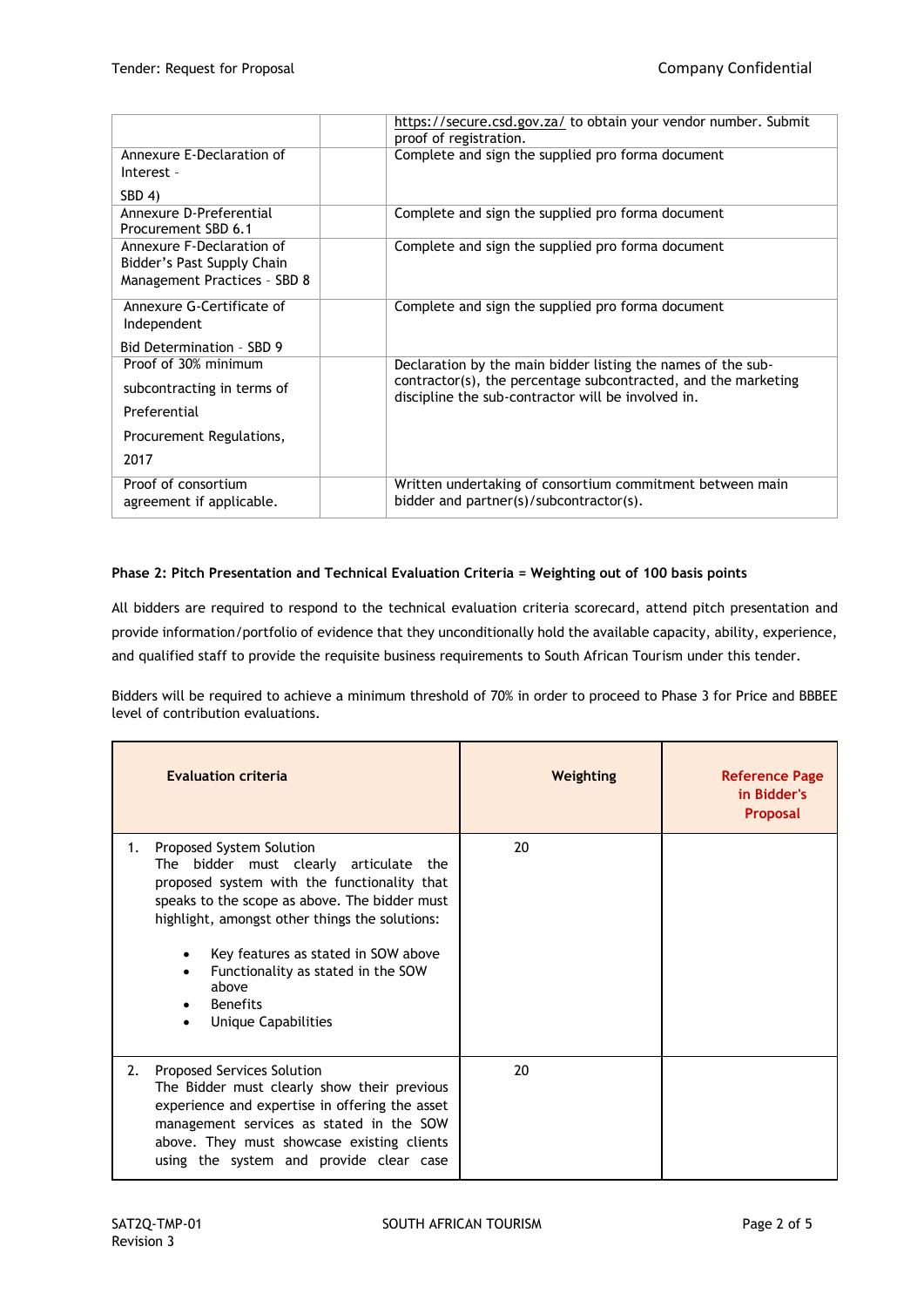|    | examples of services provided to existing<br>clients.                                                                                                                                                                                                                                                                                                                                                        |    |  |
|----|--------------------------------------------------------------------------------------------------------------------------------------------------------------------------------------------------------------------------------------------------------------------------------------------------------------------------------------------------------------------------------------------------------------|----|--|
|    | They must also clearly indicate the roles and<br>responsibilities of the members working on<br>the SA Tourism project to ensure that all<br>service requirements are met                                                                                                                                                                                                                                     |    |  |
| 3. | <b>Execution Plan:</b><br>Bidders must provide a detailed description<br>of how they intend to execute the<br>assignment from inception to completion.<br>This must include, as a minimum, a detailed<br>project plan with clear time frames, skills,<br>and resources utilised in each area. The<br>major project tasks and timelines should be<br>mapped to phases of the methodology<br>adopted.<br>Note: | 10 |  |
|    | A clear description of the approach to<br>deliver the services is to be provided.<br>deliverables<br>Basic<br>expected<br>the<br>are<br>assessment report, enterprise architecture<br>(including frameworks, process, and data<br>models) digitalization strategy and roadmap<br>(with cost estimates).                                                                                                      |    |  |
| 4. | Experience in delivering services as per the<br>scope of work of this RFP.                                                                                                                                                                                                                                                                                                                                   | 10 |  |
|    | Note: Verification of experience will be<br>performed based on a portfolio of evidence<br>submitted, where such services were delivered<br>in the last 5 years; a portfolio of evidence will<br>be required. A score of zero will also be<br>allocated if no portfolio of evidence was<br>submitted to support this.<br>Contactable<br>relevant references from the last 5 years                             |    |  |
| 5. | Project Team Experience on services as per the<br>scope of work of this RFP. Bidders are required<br>to submit CV's with contactable references per<br>company each resource delivered services for.<br>Verification of CV contents will be<br>performed with companies the resource<br>worked for.<br>A score of zero will also be allocated if no CV's<br>are provided.                                    | 15 |  |
| 6. | Compulsory presentation in line with SA<br>Tourism Requirements.<br>Presentation<br>members<br>team<br>to<br>represented by at least 50% of individuals<br>who'll form part of the proposed project<br>team to carry out the project as per<br>criteria No 4.                                                                                                                                                | 25 |  |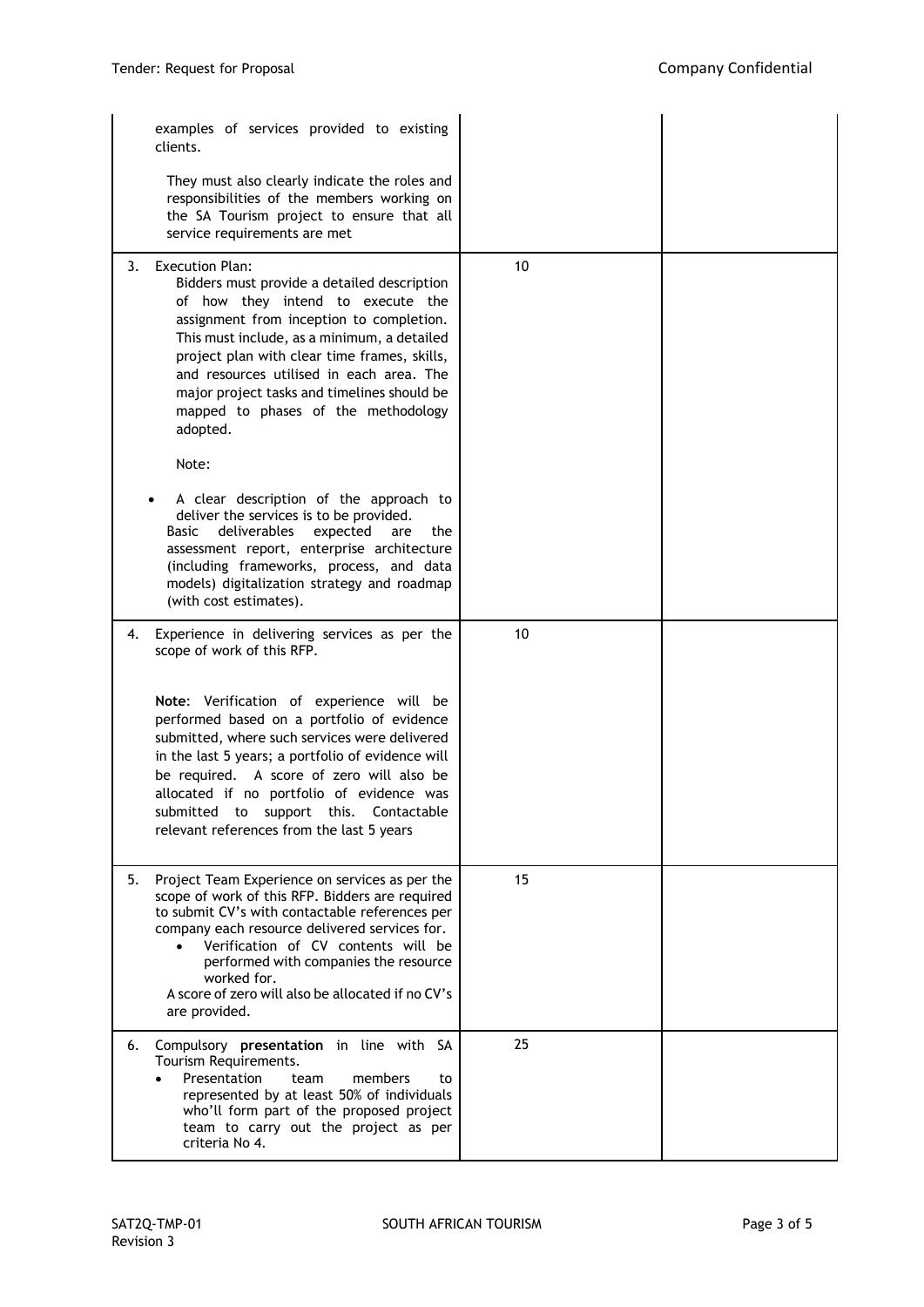| presentation of a similar project previously<br>$\bullet$<br>engaged in alignment with the submitted<br>portfolio of evidence<br>Demonstration of a robust understanding of<br>$\bullet$<br>the proposed service by presentation<br>delegates. |     |  |
|------------------------------------------------------------------------------------------------------------------------------------------------------------------------------------------------------------------------------------------------|-----|--|
| <b>Total Weight</b>                                                                                                                                                                                                                            | 100 |  |

- Bids proposals will be evaluated strictly according to the bid evaluation criteria stipulated in this section.
- Bidders must, as part of their bid documents, submit supportive documentation for all functional requirements as indicated in the Terms of Reference. The panel responsible for scoring the respective bids will evaluate and score all bids based on information presented in the bid proposals in line with the RFP.
- The score for functionality will be calculated in terms of the table below where each Bid Evaluation Committee (BEC) member will rate each individual criterion on the bid evaluation score sheet using the following value scale/matrix:

| Rating                                | <b>Definition</b>                                                                                                                                                                                                                                                                                                                                           | <b>Score</b> |
|---------------------------------------|-------------------------------------------------------------------------------------------------------------------------------------------------------------------------------------------------------------------------------------------------------------------------------------------------------------------------------------------------------------|--------------|
| <b>Excellent</b>                      | <b>Exceeds</b> the requirement. Exceptional demonstration by the<br>supplier of the relevant ability, understanding, experience, skills,<br>resource and quality measures required to provide the goods /<br>services. Response identifies factors that will offer potential value,<br>with supporting evidence.                                            | 5            |
| Good                                  | Satisfies the requirement with minor additional benefits. Above<br>average demonstration by the supplier of the relevant ability,<br>understanding, experience, skills, resource and quality measures<br>required to provide the goods / services. Response identifies<br>factors that will offer potential required services, with supporting<br>evidence. | 4            |
| Acceptable                            | Satisfies the requirement. Demonstration by the supplier of the<br>relevant ability, understanding, experience, skills, resource, and<br>quality measures required to provide the goods / services, with<br>supporting evidence.                                                                                                                            | 3            |
| Minor<br><b>Reservations</b>          | Satisfies the requirement with minor reservations. Some minor<br>reservations of the supplier's relevant ability, understanding,<br>experience, skills, resource and quality measures required to<br>provide the goods / services, with little or no supporting evidence.                                                                                   | $\mathbf{2}$ |
| <b>Serious</b><br><b>Reservations</b> | Satisfies the requirement with major reservations. Considerable<br>reservations of the supplier's relevant ability, understanding,<br>experience, skills, resource and quality measures required to<br>provide the goods / services, with little or no supporting evidence.                                                                                 | 1            |
| Unacceptable                          | Does not meet the requirement. Does not comply and/or<br>insufficient information provided to demonstrate that the supplier<br>has the ability, understanding, experience, skills, resource &<br>quality measures required to provide the goods / services, with<br>little or no supporting evidence.                                                       | $\mathbf{0}$ |

#### **Phase 3: Price and BBBEE Evaluation (80+20) = 100 points**

Only Bidders who meets the minimum threshold of functionality in Phase 2 will be evaluated in Phase 3 for price and BBBEE level of contribution.